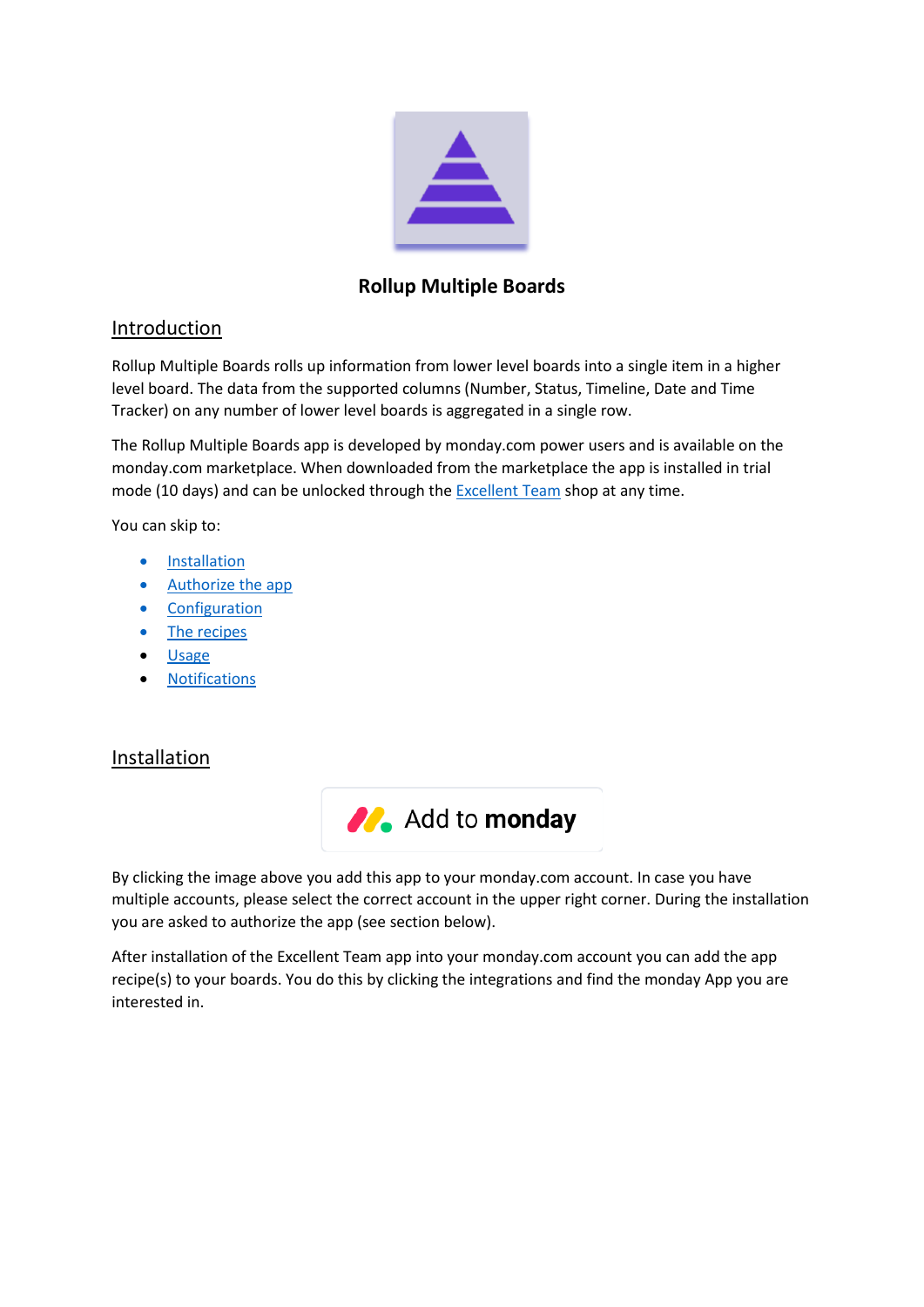# <span id="page-1-0"></span>Authorize the app

During the installation of the app in your monday.com account the required permissions (scope) for this app were shown. The app does not store user access tokens but the monday.com platform will grant the permissions shown during the installation for 60 seconds to the app. All actions will be performed with the user credentials of the user that installed the app.

> Install << App Name>> in your account The app will be available to all users in your account



On monday.com, << App Name>> would like to:

| Read all of your boards data      | The requested      |  |
|-----------------------------------|--------------------|--|
| Modify any of your boards' data   | permissions        |  |
| Send notifications on your behalf | (scope) may differ |  |
| Create and modify webhooks        | for different apps |  |

Cancel Install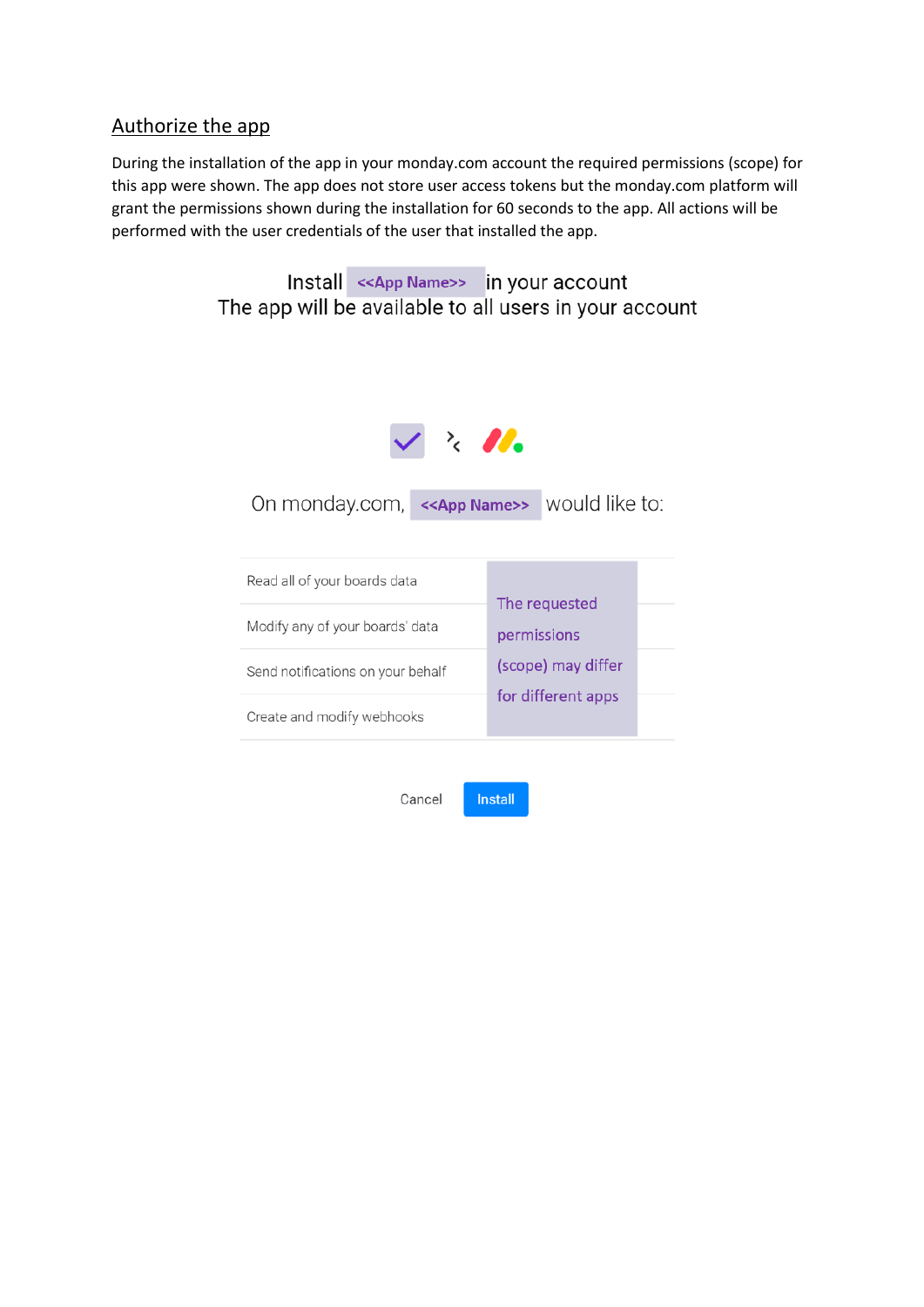# <span id="page-2-0"></span>Configuration

After successful installation of the app you need to prepare your first board, called your Top-Level board. From this board you will be able to create down-level boards from account templates by changing a status.

**Pre-requisite**: you need to have one or more monday.com template boards. Template boards in your account will have the  $\mathcal{F}$  icon in front of their name. To limit the template boards recognized by Rollup Multiple Bards (RMB) you should enter the string "[RMB]" somewhere in the description of the template. Below is a screenshot of a correctly configured template.



**Pre-requisite**: your Top-Level board needs to have a Status column and a Link column, the Status column is used to trigger the creation of the down-level boards and the Link column contains the link to those created boards.

The Top-Level board also need columns to hold the aggregated data from the down-level boards. These output columns can be created in advance or at the time the data collection recipes are added.

**Best practice**: it is a good practice to name your status values to the type of template you want to use. By default, the down-level board will be created with a name constructed from the item name with the name of the status value appended to it. It is recommended to keep these status values relatively short. Good status values are "Type A", "Template 1" or "Small project". You can specify the format of the down-level board names in the recipe.

**Best practice**: you can have multiple templates (different types of "down-level" boards) configured on one high-level board. There are two different approaches you can take:

1. Using the same status column with different status values to trigger the board creation.

This is the preferred method and prevents possible conflicts where more than one template wants to write to the same output column. A good use case is when you have smaller and larger projects (down-level boards) each holding a different set of columns. On a board it looks like this:

|   | Action 1 | Detail 1 | Timeline        | <b>Status</b> | <b>Total cost</b> | <b>Numbers</b> |
|---|----------|----------|-----------------|---------------|-------------------|----------------|
| ⊵ | Type 1   | Open     | 27 Jul - 4 Sep  |               | 221,660           |                |
| ⊆ | Type 1   | Open     | 27 Jul - 17 Oct |               | 221,660           |                |
| L | Type 1   | Open     | 27 Jul - 17 Oct |               | 221,660           |                |
| ⊆ | Type 1   | Open     | 27 Jul - 17 Oct |               | 221,660           |                |
| Q | Type 2   | Open     | ×.              |               |                   | 213,420        |
| ⊆ | Type 2   | Open     | $\sim$          |               |                   | 213,420        |
| ⊆ | Type 2   | Open     | $\sim$          |               |                   | 213,420        |
| ⊆ | Type 2   | Open     |                 |               |                   | 213,420        |
| C | Type 1   | Open     | 27 Jul - 17 Oct |               | 221,660           |                |
| └ | Type 1   | Open     | 27 Jul - 17 Oct |               | 221,660           |                |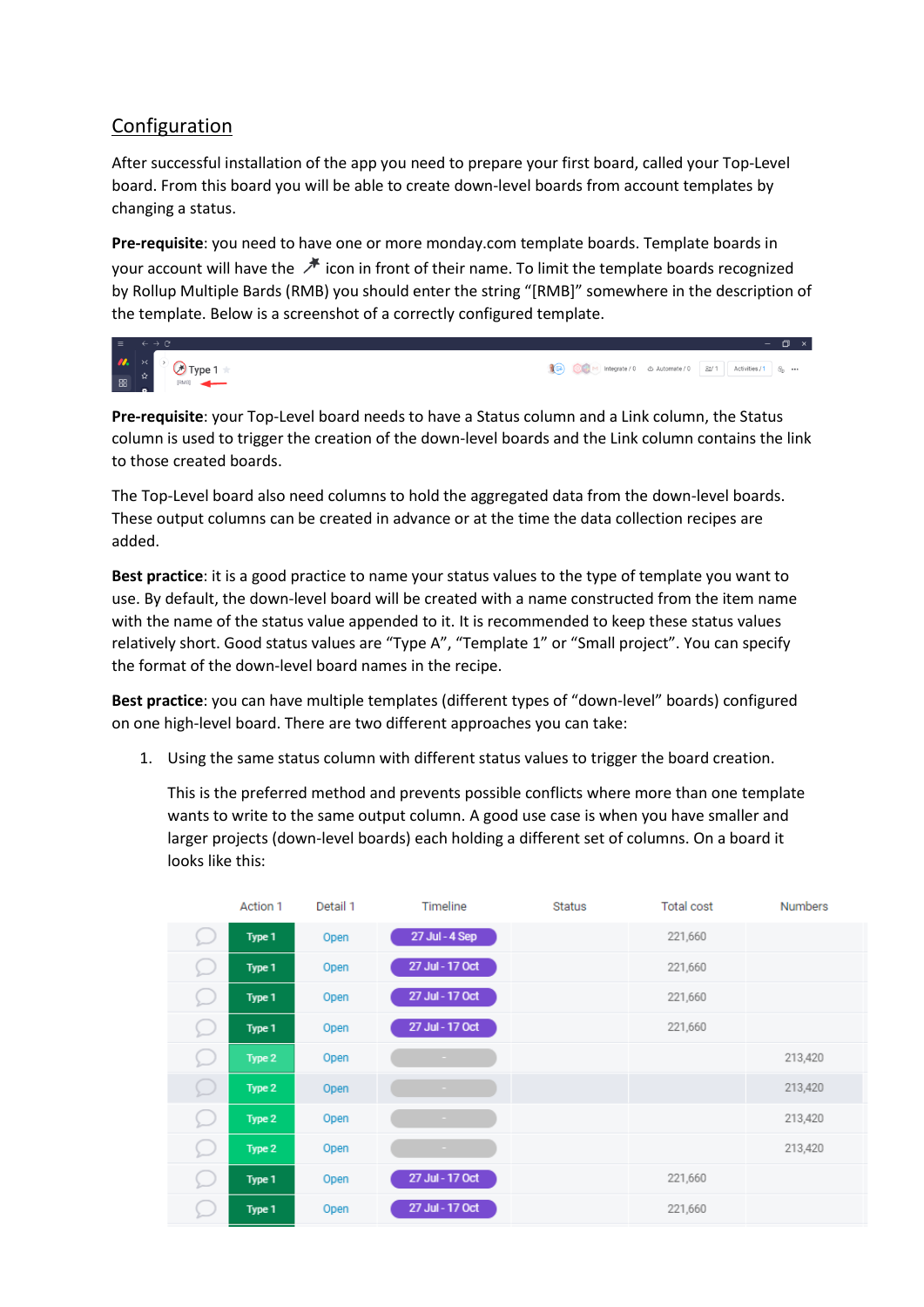

In this scenario you can use multiple recipes writing to the same output column. The app will generate a WARNING notification to warn the user that it is only a good idea if the information in both templates has the same meaning (e.g. both are costs).

2. Using different status columns to trigger board creation.

This scenario is made available for use cases where there are multiple "down-level" boards that together hold the information of one project (e.g. a board with project status, tasks etc. and another board holding the financial information of that project).

In this scenario you can create a conflict when multiple recipes from different templates write to the same output column. The app will discover this on first use and generates a CONFLICT notification and clears the values to prevent confusion. On a board it looks like this:

|                                                                                                                                                                                                                                    | Action 1 | Detail 1 | Action 2          | Detail 2 | Timeline                  | <b>Status</b> | <b>Total cost</b> | <b>Numbers</b> |
|------------------------------------------------------------------------------------------------------------------------------------------------------------------------------------------------------------------------------------|----------|----------|-------------------|----------|---------------------------|---------------|-------------------|----------------|
|                                                                                                                                                                                                                                    | Type 1   | Open     | <b>Disconnect</b> |          | 27 Jul - 4 Sep            |               | 221,660           |                |
|                                                                                                                                                                                                                                    | Type 1   | Open     | <b>Disconnect</b> |          | 27 Jul - 17 Oct           |               | 221,660           |                |
|                                                                                                                                                                                                                                    | Type 1   | Open     | <b>Disconnect</b> |          | 27 Jul - 17 Oct           |               | 221,660           |                |
|                                                                                                                                                                                                                                    | Type 1   | Open     | <b>Disconnect</b> |          | 27 Jul - 17 Oct           |               | 221,660           |                |
|                                                                                                                                                                                                                                    | Type 1   | Open     | Type 2            | Open     | 27 Jul - 17 Oct           |               | 221,660           | 213,420        |
|                                                                                                                                                                                                                                    | Type 1   | Open     | Type 2            | Open     | 27 Jul - 17 Oct<br>$\Box$ |               | 221,660           | 213,420        |
|                                                                                                                                                                                                                                    | Type 1   | Open     | Type 2            | Open     | 27 Jul - 17 Oct           |               | 221,660           | 213,420        |
|                                                                                                                                                                                                                                    | Type 1   | Open     | Type 2            | Open     | 27 Jul - 17 Oct           |               | 221,660           | 213,420        |
|                                                                                                                                                                                                                                    | Type 1   | Open     | <b>Disconnect</b> |          | 27 Jul - 17 Oct           |               | 221,660           |                |
|                                                                                                                                                                                                                                    | Type 1   | Open     | <b>Disconnect</b> |          | 27 Jul - 17 Oct           |               | 221,660           |                |
| + Add description<br>$On$ $\bullet$ $\cdots$<br>When Action 2 changes to Type 2 create a Main board based on Type 2. Name the new board as "item name +<br>status name" and place the link in <b>Detail 2</b> .<br>DEV - Rollup M. |          |          |                   |          |                           |               |                   |                |

Created by Bas de Bruin - Updated 1 minute ago

On  $\bigcirc$  ... When Action 1 changes to Type 1 create a Main board based on Type 1. Name the new board as "item name +  $\triangle$ DEV-Rollup M... Status name" and place the link in Detail 1. </>Automation ID: 25956023 Created by Bas de Bruin - Updated 1 month ago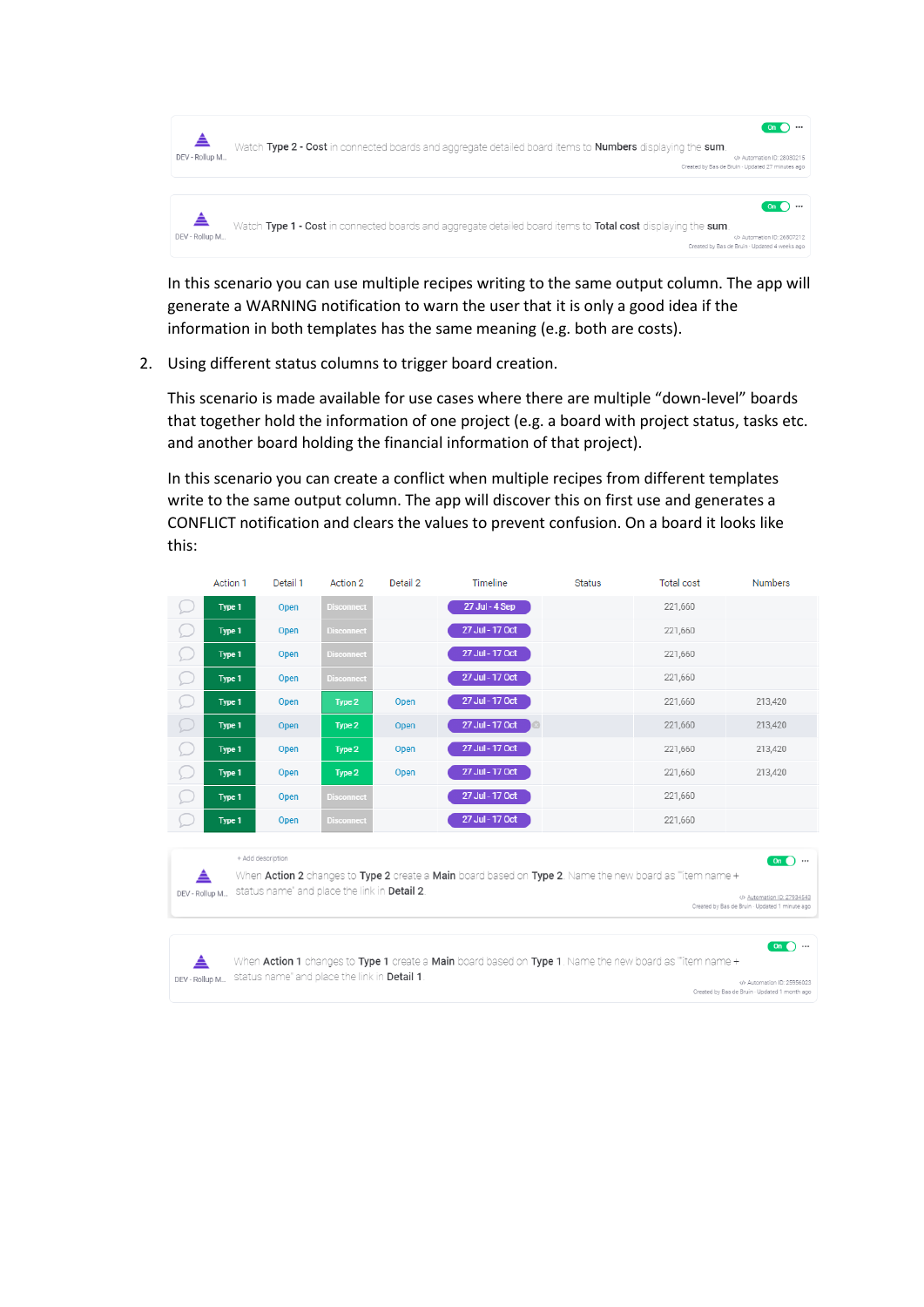# <span id="page-4-0"></span>The recipes

When using any of these recipes the app will notify the user (through the monday.com notifications area) when something goes wrong. When a recipe configuration fails, please check your notifications. At the bottom of this document you find a list of possible notifications and their detailed description.

## *Setting up down-level board creation*

 $\left| \rule{0cm}{0.4cm}\right\rangle$  DEV - Rollup Multiple Boards - ...

The first recipe you want to use is the recipe that controls the creation of down-level boards.

When this status changes to this value create a type board based on this template. Place a link in this column to the new board named as this format.

Add to board

The fields "this status" and "this value" defines the trigger to create a down-level board. You can select the monday.com board type and the monday.com template to use. A link to the created down-level board will be placed in "this column". You can define the name of the down-level board that will be created (see below for the "this format" field).

Now, when you change the status to the defined value a new down-level board will be created in the same workspace as your Top-Level board. The down-level board is now linked to the Top-Level board and you can start collecting data from all down-level boards. The user that initiates this action (sets the status to the given value) will be added to the down-level board as owner of that board.

You can add multiple of these recipes to your board and the app will check if the specified template is not already in use (se[e Usage](#page-10-0) section).

**Caution**: when you have multiple types of down-level boards – each based on their own template – and you change the status while the down-level board has already been created, the link will be removed but the RMB app will **never** delete your down-level board. When you change the status back to trigger the creation of a down-level board again a **new** down-level board (with the same name) will be created.

This format is a text box where you can enter your own text and specific fields. Fields are written between curly brackets, available fields are:

- {year} the current year in 4-digit notation
- ${vec2}$  the current year in 2-digit notation
- {quarter} the current quarter
- {month} the current month in 2-digit notation
- ${day}$  the current day (0-31)
- {columnid} the value of the specified column

**Warning**: {columnid} needs to be of type: name (leftmost column), text, status, date, board-relation or lookup. You can find the columnids by activating Developer mode in monday.com. (Avatar > monday.labs > Developer mode > Activate).

The format field can't be left empty. If you enter just a space in the format field the default format will be used which is "Item name - Status value".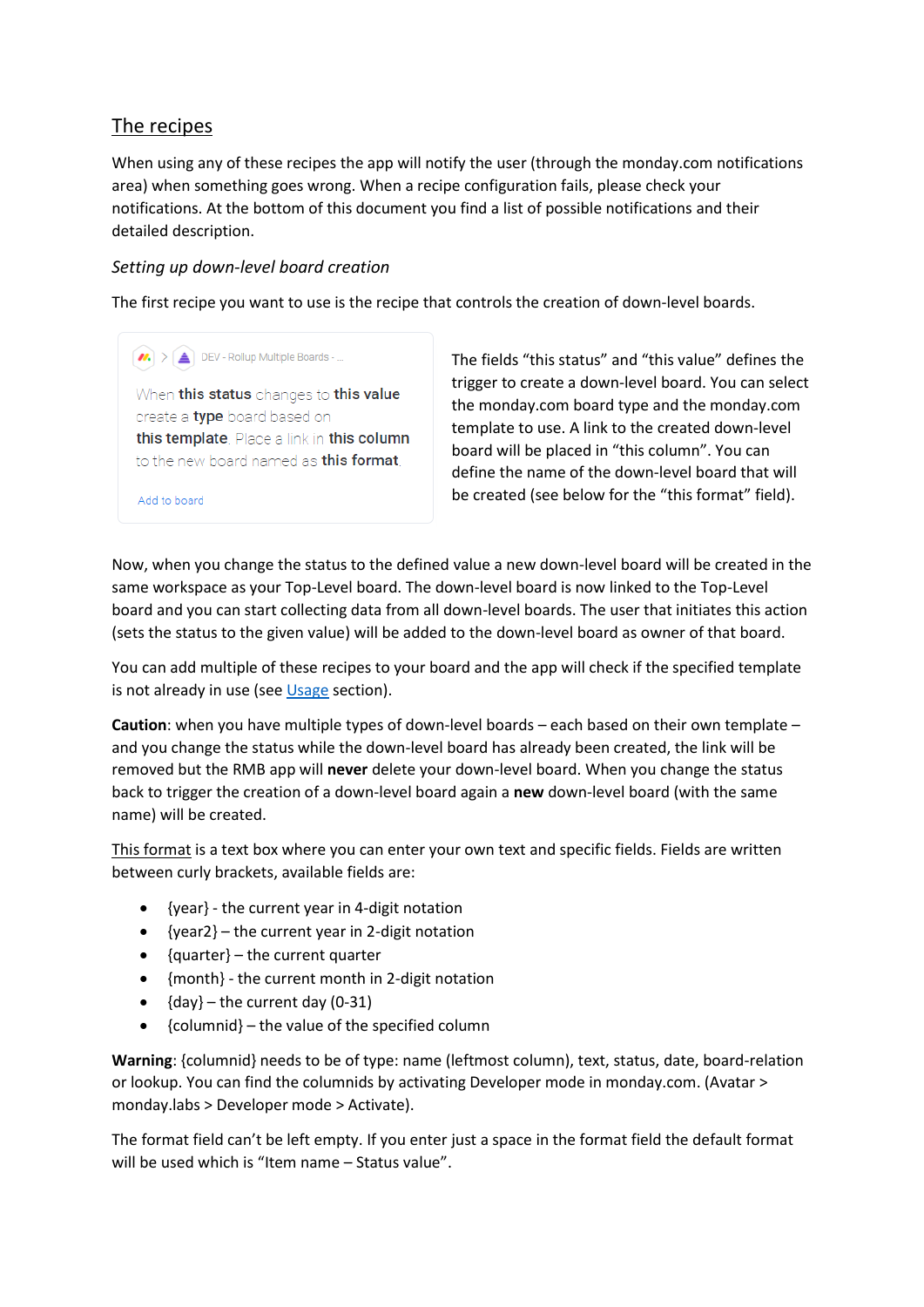#### *Add columns to your template*

When you add the recipe described above to your Top-level board the template you selected will be analyzed and the columnid's of that template will be stored in a database. These column names and id's will be used to select the "Watch" recipes described elsewhere in this document.

If you want to add an additional column to your template that column will not be recognized by the app. Therefore there is a specific recipe available to add a new column to a template in use on the current Top-level board and to all connected (existing) down-level boards.

 $\left| \text{ } \mathbf{M} \right|$  >  $\left| \underline{\mathbf{A}} \right|$  DEV - Rollup Multiple Boards - ...

Add to board

Add to board

Add this column type to this RMB template and connected boards, and name the new column title. This recipes lets you add a column (of the supported column types) to a template in use and all connected (down-level) boards. You can name the column in the recipe by entering a value in the title test box. Best practice: when adding a status column to your template and connected boards you can set all status values by using the standard monday.com feature. Click on your Avatar > Admin > Customization > Boards and set the board defaults for status columns.

When you add this recipe to your board the action to add the new column to the template will execute immediately (no trigger needed). After this you can safely remove the recipe from your board or use it again to add another column.

#### *Add existing board to your configuration*

The recipe described on the previous page creates new down-level boards to your configuration on status value change. If you want to add existing boards you can use another recipe.

 $\left| \bullet \right| > \left| \bullet \right|$  DEV - Rollup Multiple Boards - ... Add an item to this board and link it to this board based on the configured template template.

This recipe allows you to add an existing board to your configuration as down-level board and link it to an item in your Top-level board. The down-level board need to be based on an existing template.

The board you want to add to the configuration must have at least the same columns (column type and columnid) as the columns in the template.

When you add this recipe to your board the action to add the existing board to your configuration will execute immediately (no trigger needed). After this you can safely remove the recipe from your board or use it again to add another board.

Best practice: when you want to add a board that does have different columns than any of your configured templates you can save the existing board as a monday.com account template and add the string [RMB] in the new template its description. Create a new value in your status column controlling the board generation and link the new template to the new status value with the recipe (When status change…create). Now you can add the existing board as a down-level board by selecting the newly created template.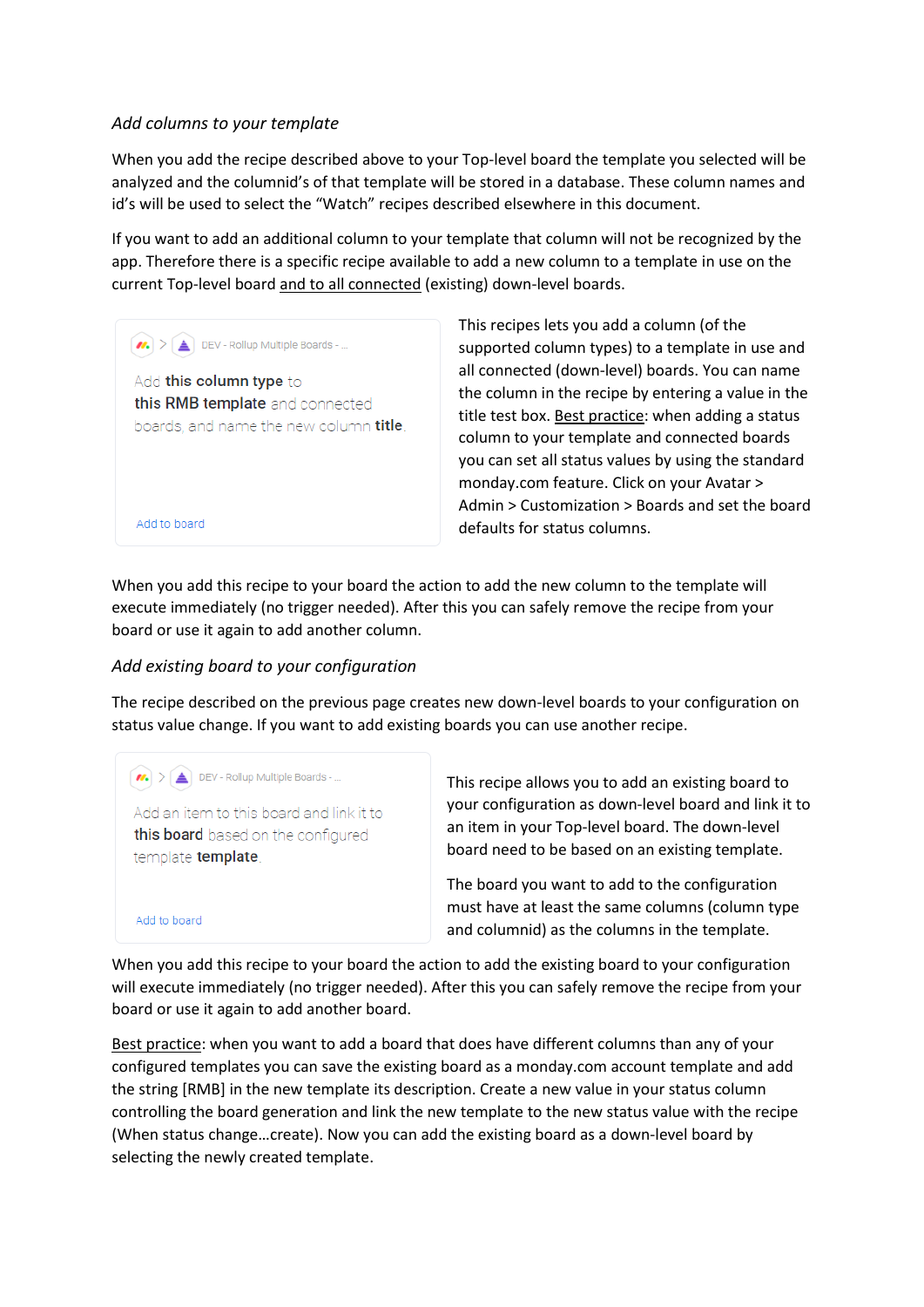#### *Watching columns and aggregating results*

The bulk of the recipes this app supports are used for watching columns in down-level board and aggregated data into a single item in the Top-level board. In this document we will use one of these recipes to described its common use.

| $\left  \boldsymbol{M} \right $ > $\left  \begin{array}{c} \Delta \end{array} \right $ Rollup Multiple Boards - v6.0.0                                          |
|-----------------------------------------------------------------------------------------------------------------------------------------------------------------|
| Watch <b>this number</b> in connected boards<br>and aggregate detailed board items to<br>this column displaying the operation.<br>Filter items by named filter. |
| Add to board                                                                                                                                                    |

In the first field you specify which column from the down-level boards you want to aggregate. The dropdown show "Template - Column". There are different recipes for each supported column type (example uses a number column). In the second field you specify to which column in your Top-level board you want to write the aggregated data to. Some column types support an operation (sum, min, max, avg, count) or a format. All these "Watch" recipes ends with "Filter items by named filter". See section on filtering.

When the selected column from the Top-level board does not support the format (e.g. a nondecimal format in number column) the app will override the format and uses the supported decimal version of the format.

When you want to watch a status column in your down-level boards you need to specify a value to watch for. The app can only watch and aggregate one status value per recipe. There are also two recipes available to set a status column in your Top-level board to a RAG (Red-Amber-Green) status.

| Rollup Multiple Boards - v6.0.0<br>$\mathbf{m}$  | Rollup Multiple Boards - v6.0.0<br>$\vert n \vert$ |
|--------------------------------------------------|----------------------------------------------------|
| Watch <b>this status</b> in connected boards     | Watch this status and set status to a              |
| and set <b>this status</b> to a RAG status where | RAG status where: Red = number or                  |
| $Red = number$ or higher, Amber = in             | higher of Red; Amber = number or higher            |
| between and Green = number or lower -            | of Amber and Green otherwise, based on             |
| based on the the count or percentage of          | the count or percentage of the status              |
| this state. Filter items by named filter.        | values. Filter items by named filter.              |
| Add to board                                     | Add to board                                       |

Both recipes set a status value (Red-Amber-Green) in the Top-level board based on conditions you specify. You can select which values you want to select for Red, Amber and Green in the Top-level board. The leftmost recipe counts (absolute or percentage) one specific status value in the downlevel boards. For the second recipe (shown right) you need to read it from left to right (or Red to Green). If the "Red" condition applies the Top-level status will become red, secondly the "Amber" condition is checked. If both "Red" and "Amber" fails to meet the condition the Top-level status value is set to green. Also these recipes can be filtered, see filter section below.

There is also a "Watch date" recipe. This recipe is a little different as it takes the earliest and latest dates from the date column in the down-level board and creates a timeline out of it to show in a timeline column in the Top-level board.

Another recipe that is different is the "Watch all items and count" which will simple returns the number of items in the down-level board.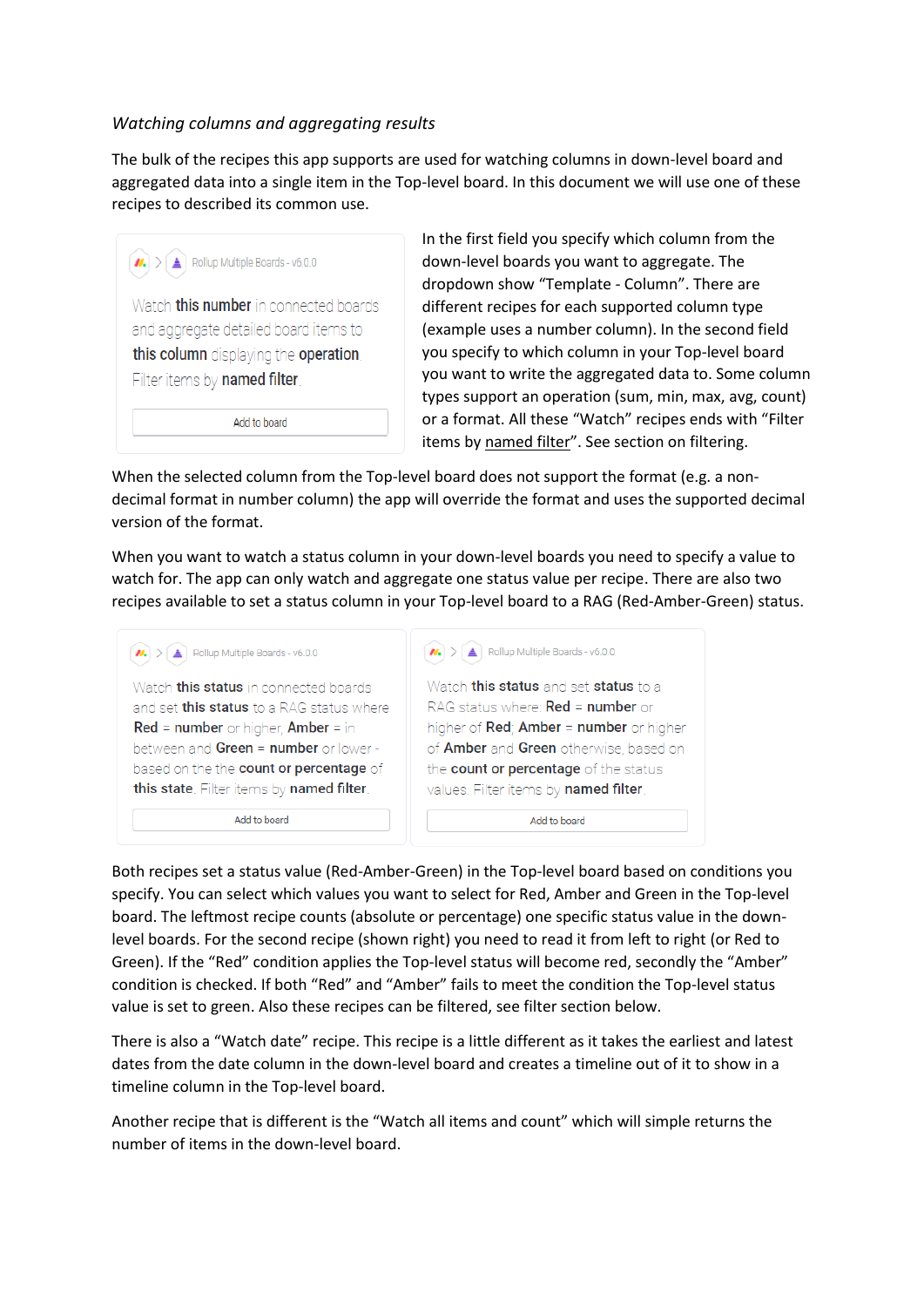#### *The People column*

The RMB app support watching a People column in the down-level boards and aggregate all persons from that board to a single item / People column in the high level board. There is something particular with the People column because you can only assign persons (in the high-level or "masterboard") that are subscribed to that board in case the high level board is a shareable board. Therefore the recipe to aggregate the People column examines the board type of the high level and ff the board type is:

- **Main**; active persons that are members (not guest) are assigned to the item in the high level board.
- **Shareable**; all active persons (including [pending] guest) are subscribed to the high level board automatically and assigned to the item. **Warning**: this can have an impact on your security and permissions.
- **Private**; only active persons that are subscribed to the high level board will be assigned to the item in the high level board.

A side effect of assigning people to a column in the high level board is that these people now has access to the high level board and its item, unless you lockdown the columns they can make changes to the high level board.

To use the recipe to aggregate the People column without assigning the persons to the high level board you have the option the use a Dropdown column as the output column in the high level board. When using the Dropdown column, the persons **names** are created as labels in the Dropdown column. With this you can still see all persons int he down-level board without the need to assign them to the high level board.

**Warning**: the app does not protect using a Dropdown column that is also used for filtering. By using the same Dropdown column for this recipe's output column as well as for a filter column the app will run in and endless loop.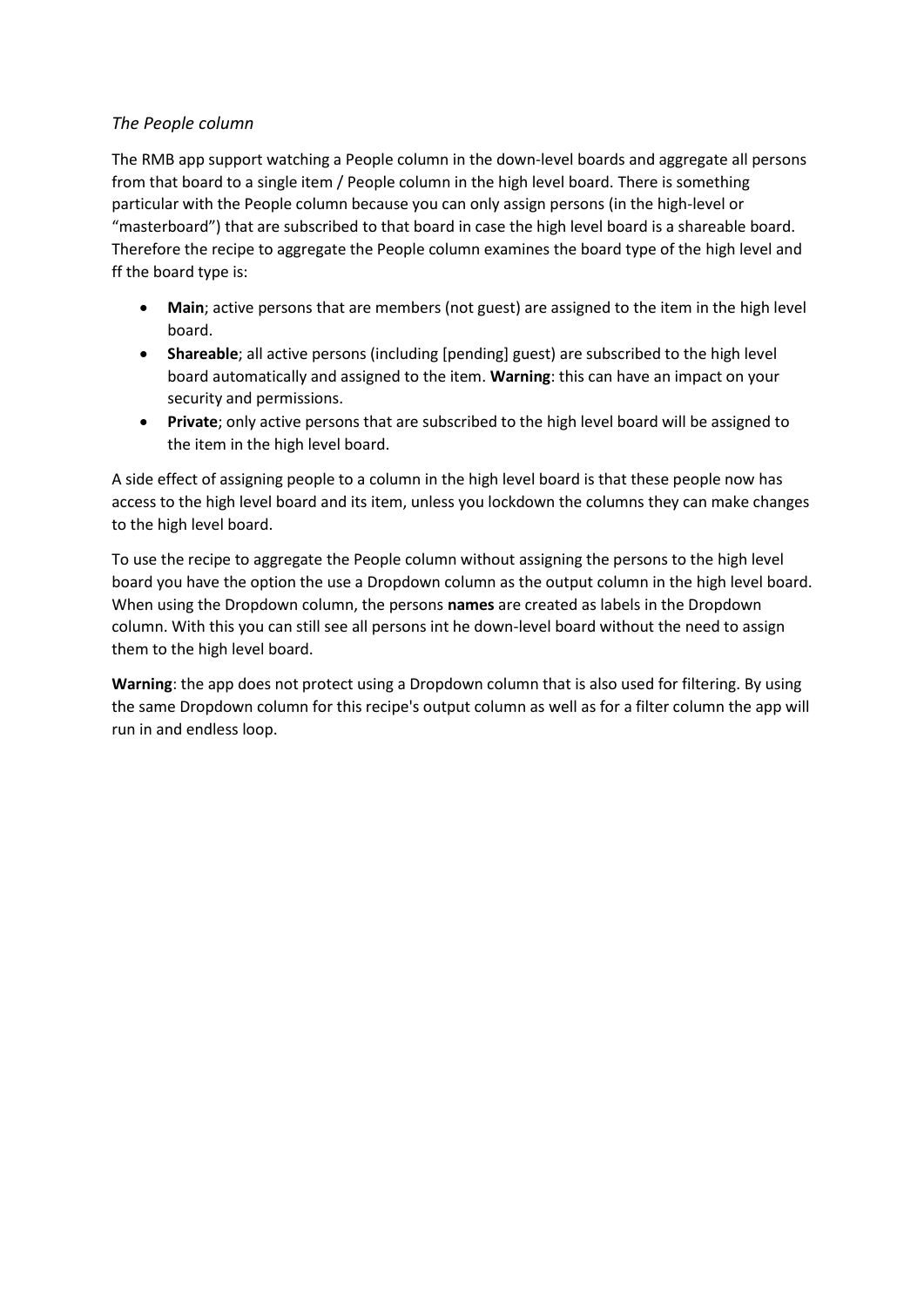#### *Manually update the Top-level board*

The Top-level board is kept in sync with changes in any of the connected down-level boards where possible. The following events in any of the down-level boards updates the aggregated value in the Top-level board:

- Column value change
- Add item

Unfortunately there is no possibility to watch for item deletion. Therefore, if an item is deleted in one of your down-level boards the Top-level board is not updated until one of the events mentioned above takes place.

If you want to manually refresh the Top-level board there are two recipes available to do that.



For the leftmost recipe you need to add a button column to your Top-level board. After adding the recipe you can click te button to refresh the Top-level board with the information found in the down-level board connected to the item.

The second recipe will refresh the entire Top-level board on a scheduled time.

**Caution**: both these recipes (the scheduled one in particular) will generate a high number of API requests to monday.com. This can easily lead to "rate limiting", which is a protection mechanism from monday.com to prevent (too) high usage of the API. When the app receives such errors from monday.com the action will be retried in one minute. However, with the current implementation of the monday.com API there is no guarantee that all requests complete successfully under an extreme high load.

# *Duplicating an item in the Top-level board*

Although there is no recipe for this automation duplicating an item in a Top-level board will also duplicate the relationship to the connected down-level board. This is especially useful when using filters to manage which items in the down-level board should be taken into account (see below).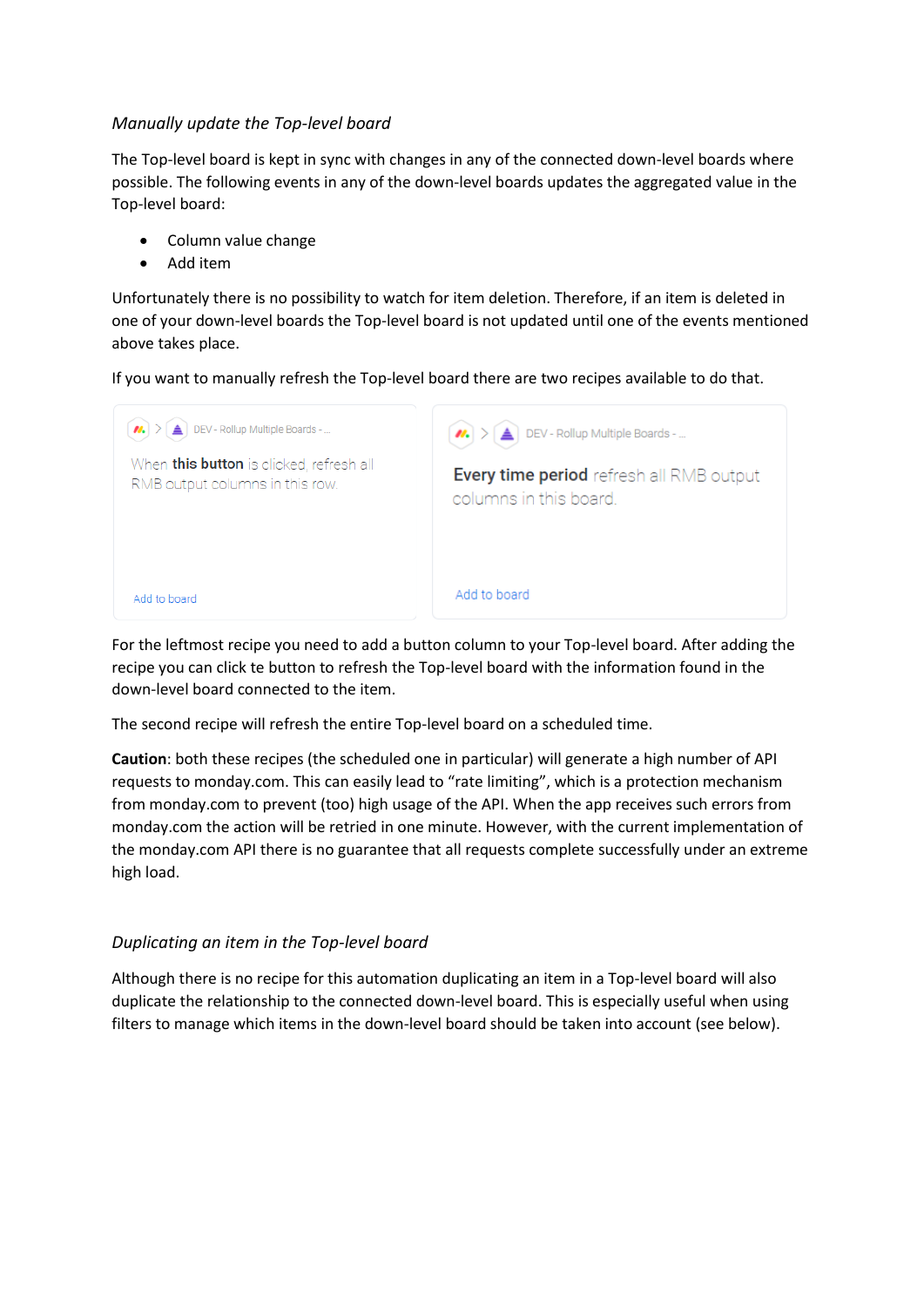## *The filter recipes*

Rollup Multiple Boards support filtering items in the low-level boards. With filtering the user decides which items in the low-level boards are used to aggregate data and show the result in the high-level board. Use case examples are:

- You only want to show the total costs of items that are marked "reimbursable"
- You want to show just one date (key date) in the high level board

Filters need to be created with either one of these recipes.

| Rollup Multiple Boards - v6.0.0                                                                                        | Rollup Multiple Boards - v6.0.0                                                                                                                                          |
|------------------------------------------------------------------------------------------------------------------------|--------------------------------------------------------------------------------------------------------------------------------------------------------------------------|
| Create filter (Item / Row scope) for<br>template select by matching template<br>column select to master column select. | Create filter (Column / Recipe scope) by<br>matching this dropdown to this CSV list<br>of values. Name the filter for referencing<br>this in the "Watch column" recipes. |
| Add to board                                                                                                           | Add to board                                                                                                                                                             |

Item / Row scope filters: these filters work on all the recipes for a specific template, so all output values in your high-level board on the same row will show filtered data. The filter is configured by selecting a template (**select**) and a set of columns in both the low-level and high-level boards (template column and master column). There are two column types that can be used for this filter (dropdown and people). Items from the low-level board will be filtered when there is a matching values found in either the people or the dropdown columns. Each person / dropdown value is individual checked. As an example: master dropdown column has 1 label (dog) and in the low-level board there are items with 1 label (dog), of two (or more labels), like (dog, puppy, bulldog). Each items that has at least the label (dog) will be used for aggregating the data. When there is no value specified in the master filter column (people or dropdown) **no** filtering is active and all items of your low-level boards are used. The filter can be attached to each of the "Watch" recipe by selecting the named filter "Configured Item filter(s)". When you do not plan to use filtering this values needs to be selected without a Item / Row filter configured, this will aggregate all items in your low-level board. When you use multiple Item / Row scope filters they will act as an AND, the down-level boards should match all filter values. If you want an OR behavior you can set multiple values in a single dropdown column.

Column / Recipe scope filters: these filters can be given a name during the setup of the filter and that name will show up as an option for the "Watch" recipe's named filter selection. The filters are configured by selecting a dropdown column in the template (this dropdown), a textbox with commaseparated values (this CSV list) and a name (filter). You can configure multiple named filters as long as the given names are unique per template. Column / Recipe scope filters: these filters can be given a name during the setup of the filter and that name will show up as an option for the "Watch" recipe's named filter selection. The filters are configured by selecting a dropdown column in the template (this dropdown), a textbox with comma-separated values (this CSV list) and a name (filter). With these filters you have maximum flexibility to show e.g. different cost type next to each other on the same item in your high-level board. The values from your comma-separated list act as an OR, there is currently no support for AND.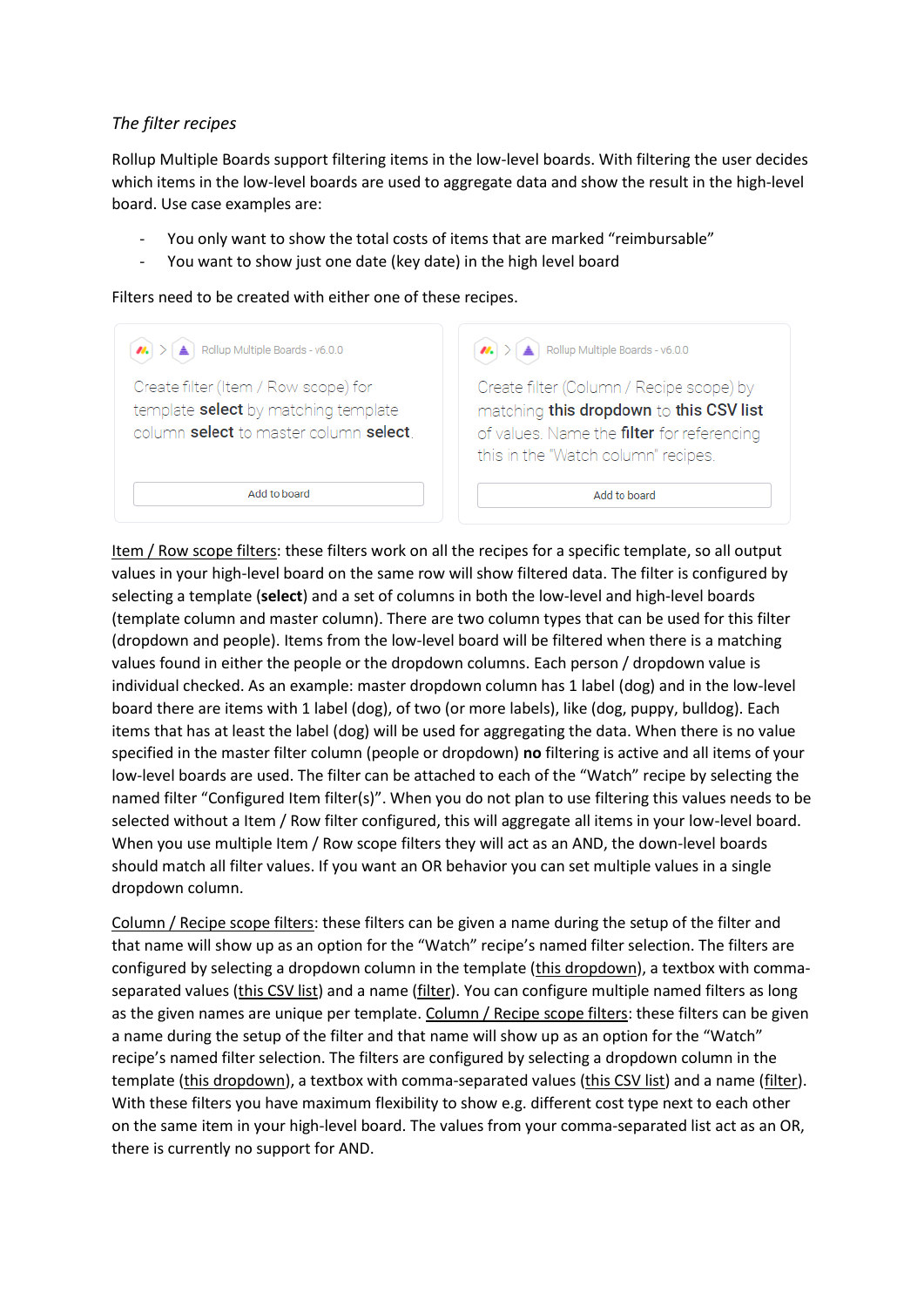## <span id="page-10-0"></span>Usage

On first use of the feature you will be granted a 10-day trial period, unless you purchased the Excellent Team app in the shop. If you want to use the feature after this trial period you can purchase the feature in th[e Excellent Team](https://excellent-team.nl/solutions/) shop. After purchasing the feature it will be available immediately and if you already configured the feature you will not lose your configuration.

The feature is fully functional in trial mode. You will receive a notification in monday.com that show that the feature is in trial mode. A few days before the end of the 10 day trial period you will receive another notification. The feature stops working after the trial period is passed and you can safely remove the feature from your board(s).

When you have added the recipe to create down-level board and a number of recipes to watch columns the output columns in the Top-Level board will be automatically populated with the aggregated values of the connected down-level boards. Any change (update / add) in one of the down-level boards will be visible in the Top-Level boards within seconds. Caution: removal of items in the down-level boards will not update the Top-Level board because there is no method available in monday.com to do so. However, with the next update of the down-level board the values will be updated correctly in the Top-Level board.

## More tips

You can build a complete hierarchy of boards because a Top-Level board can act as a down-level board higher up in the hierarchy. The picture below shows an example of such hierarchy.



Caution: to be able to build such a hierarchy you need to start at the top level and add recipes to create template (project) boards and other top-level boards. It is likely that you need a different template for adding other top-level boards.

All output columns are regular monday.com column type and can be used as input or trigger for other (built-in) automations.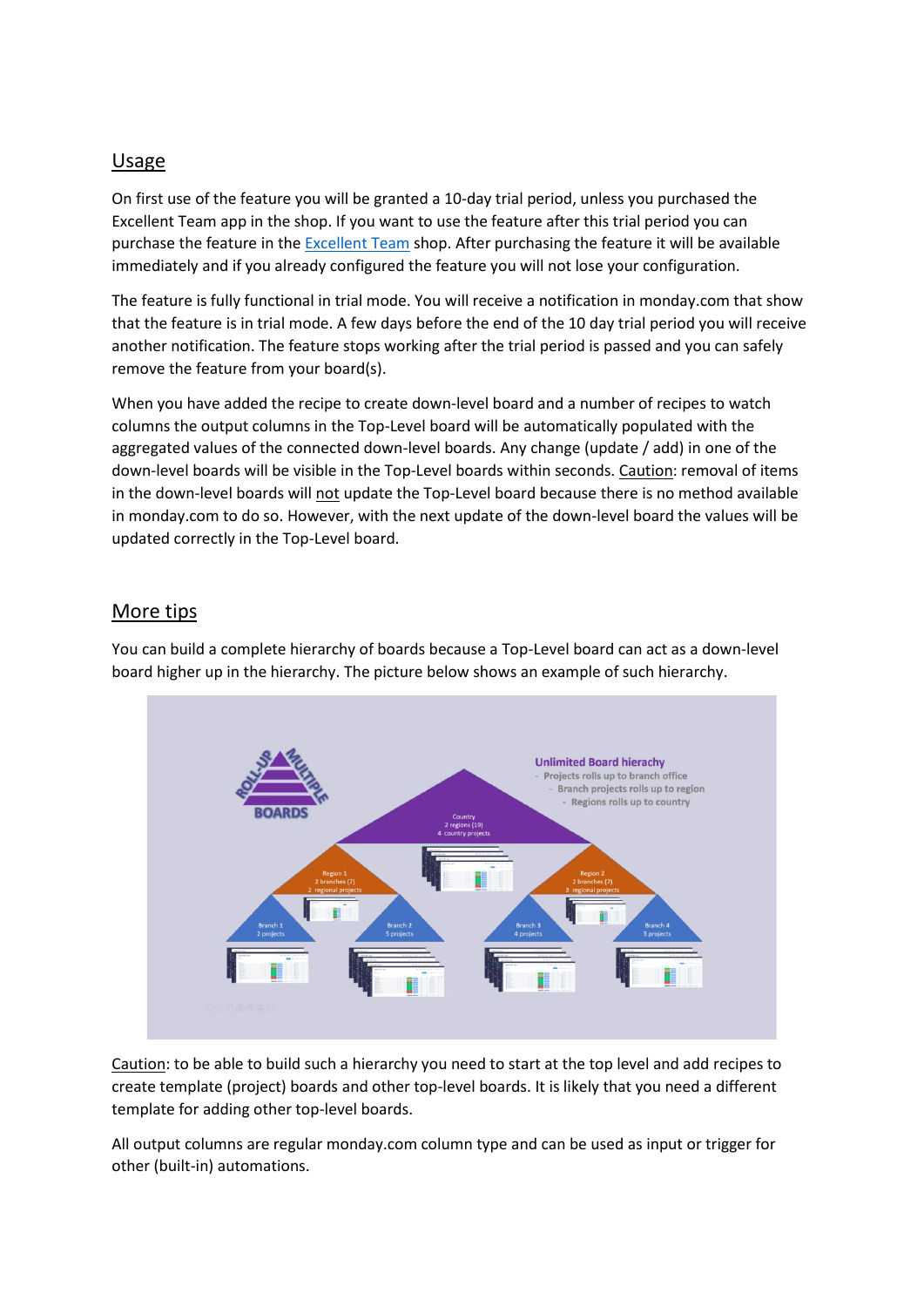When using multiple templates because you are creating different type of down-level boards you can use the same output column in the Top-Level board to hold the aggregated data of both types of down-level board. The RMB app will send a notification with a warning that you are using the same output column in multiple recipes. Be sure you understand the function of the data in the downlevel boards to prevent you are aggregating for example costs and revenue numbers to the same output column.

In case you use different templates to create down-level boards on the same item in the Top-Level board (by using a second set of Status and Link columns) you can configure recipes that will be conflicting with each other. This happens when you use the same output column for different recipes on the same item in the Top-Level board. The RMB app will send a conflict notification and clear the value in the output column until you solved this output column conflict.

Best practice: when building a hierarchy of boards and at a certain level you use both down-level boards and other top-level boards you need to make sure that you understand the data in the downlevel boards. Examples where this can lead to confusing information are:

- If you are showing a percentage of completion of a status column you need to make sure your output column is a numbers column when you pass this information higher up in the hierarchy. At the higher level you should configure an average (and not the sum) of the number columns showing the percentage of completion in the lower level boards.
- If you are adding up numbers make sure the numbers represent the same data in both the down-level and top-level boards configured. Technically you can add costs to revenue but the information you will see does not make sense.

For column types Status and Time Tracker you can select both text and numbers columns as output columns. Selecting a number column will overwrite the requested format with a format capable of showing the information in a decimal format. The use case for this is when you want to:

- Use that information in other automations
- Use that information higher up in the hierarchy.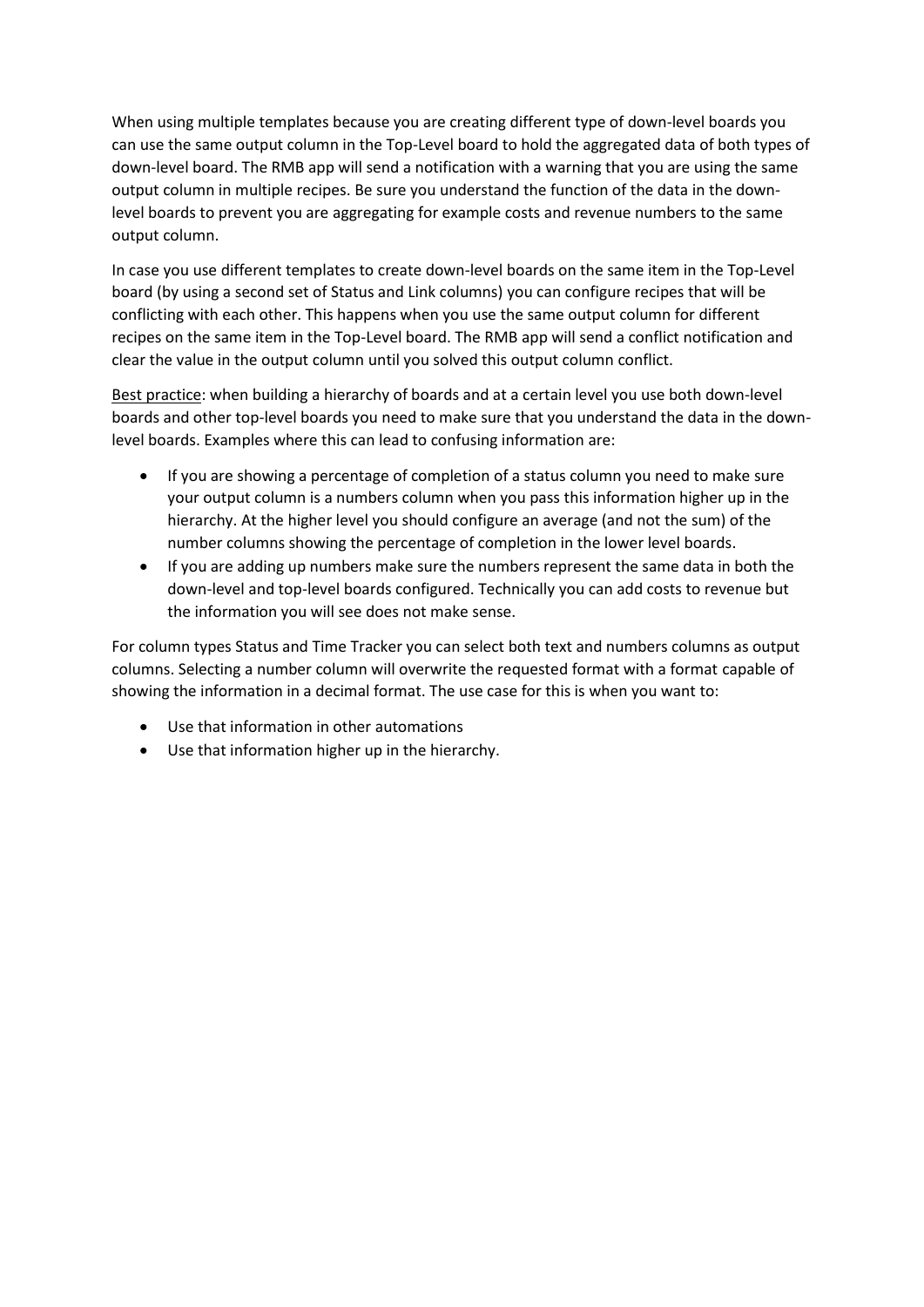# <span id="page-12-0"></span>**Notifications**

The app sends monday in-system notifications (Bell icon in left sidebar) to notify in case of issues or warnings. The list below explains the most common notifications.

| <b>Add template definition</b> | The specified status value 'Anything' can't be used to trigger<br>duplication.                                                                                                                                                          |
|--------------------------------|-----------------------------------------------------------------------------------------------------------------------------------------------------------------------------------------------------------------------------------------|
|                                | Each to create a board (When status changes ) need an unique<br>status value, the status value 'Anything' can't be used.                                                                                                                |
| <b>Add template definition</b> | The specified status value is already used for another template.                                                                                                                                                                        |
|                                | Each to create a board (When status changes ) need an unique<br>status value.                                                                                                                                                           |
| <b>Add template definition</b> | You can't use the master board (boardid) as a template for itself!                                                                                                                                                                      |
|                                | When defining a template you can't use the board where you are<br>adding the definition to. Please use one of your template boards.                                                                                                     |
| <b>Add template definition</b> | The template 'Template Name' is already configured in this board                                                                                                                                                                        |
|                                | A template can only exists once per Top-level board.                                                                                                                                                                                    |
| <b>Add template definition</b> | ERROR: The specified column is already in use as output column<br>(RAG status). The specified column can't be mixed with an output<br>column used to display the RAG status.                                                            |
|                                | You can't use the same status column for triggering the board<br>creation and at the same time use it as an output status column.<br>Please create a different status column to use as output column in a<br>RAG recipe.                |
| <b>Add template definition</b> | You can't use the master board (Board Title) as a template for itself!                                                                                                                                                                  |
|                                | You can't use the current Top-Level board as a template. Please<br>create another template if you want to use this Top-level board<br>layout as down-level boards.                                                                      |
| <b>Add template definition</b> | You need to purchase the feature for each Master board. You<br>currently used all (x) available Master boards in your account.                                                                                                          |
|                                | The app is licensed per Master board (the top of your pyramid).<br>When you want to use multiple trees / pyramids you need to<br>purchase additional licenses. Please contact info@excellent-team.nl<br>for available volume discounts. |
| <b>Add template definition</b> | ERROR: monday.com did not return a valid webhook. Please try<br>again later.                                                                                                                                                            |
|                                | This is a very technical error and can occur occasionally. Please try<br>the same action again.                                                                                                                                         |
| <b>Board creation</b>          | The board (template name) is not a monday.com account template.<br>Please make sure this board is configured as template in<br>monday.com.                                                                                              |
|                                | The board you defined as your template is not a monday.com<br>account template. Please read the configuration section.                                                                                                                  |
| <b>Board creation</b>          | ERROR: monday.com did not return a valid webhook. The board<br>(board name) is created but will not report its data. Please remove<br>the board and try again later.                                                                    |
|                                | This is a very technical error and can occur occasionally. Please<br>remove the created board and try the same action again.                                                                                                            |